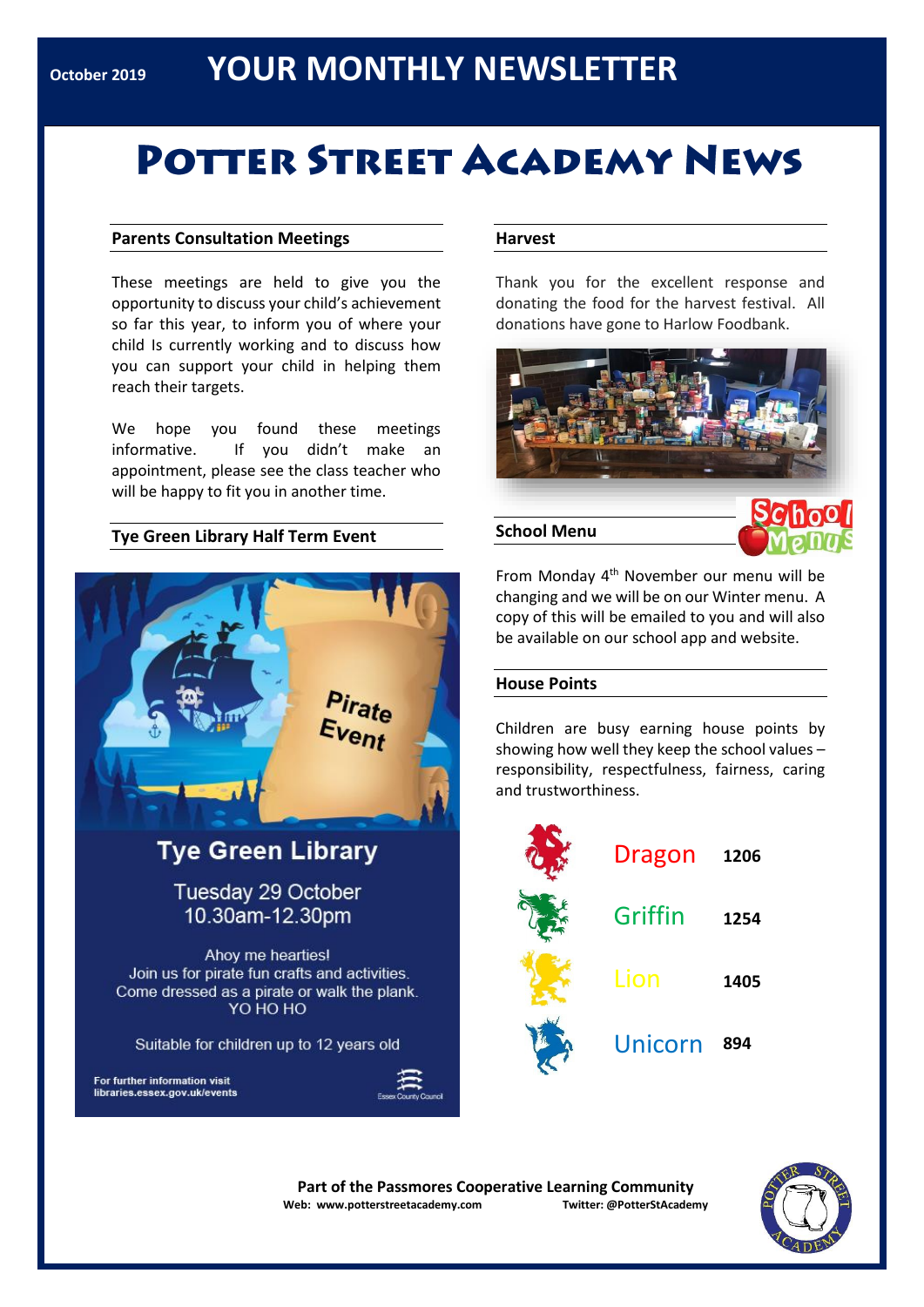#### **Mobile Phones**

All pupils are not permitted to have mobile phones at school or on trips. If you wish your child to bring a mobile phone to school to contact you after school:

- The phone must be switched off and handed to the school office first thing in the morning, and then collected by the child at 3:00pm (after the bell); any phone is left at the owner's own risk.
- Potter Street Academy cannot accept responsibility for any loss, theft or damage of any phone.
- In case of any emergencies, the school office remains the appropriate point of contact and ensures your child is reached in a relevant and appropriate way.

Thank you for your co-operation in this matter.

#### **Y3 – St Mary Magdalene Church**

Year three were welcomed at St Mary Magdalene Church, Potter Street on Thursday 10th October, by Father James Rodley. The children had great fun spotting and investigating all the features of a church they had previously learnt about. The oohs and aaahs, along with pointing fingers and excitement, certainly captured their enthusiasm to share knowledge. It was a great local trip to consolidate the current RE curriculum.

#### **Y1 – Walton-on-the-Naze**

On Wednesdav 2<sup>nd</sup> October, Year One Visited Walton on the Naze. First we went to the beach where we built sandcastles and paddled in the sea. After that we visited the RNLI and got to try on some of their uniform and found out about the great work they do to help people. Finally we all had a delicious icecream. We had a brilliant day!

*Cian* 



#### **World Geography Day**

On Wednesday 16<sup>th</sup> October everyone celebrated World Geography Day. Every class focused on a different country focusing on traditional foods, a day in the life, celebrations, the location and the language in that country. In the afternoon each class created a stall to display all of their hard work and samples of food from their country. From Romania in EYFS to Sri Lanka in Year 6, the children worked very hard and learnt a lot!



Part of the Passmores Cooperative Learning Community<br>eb: www.potterstreetacademy.com **Twitter:** @PotterStAcademy **Web: www.potterstreetacademy.com** 

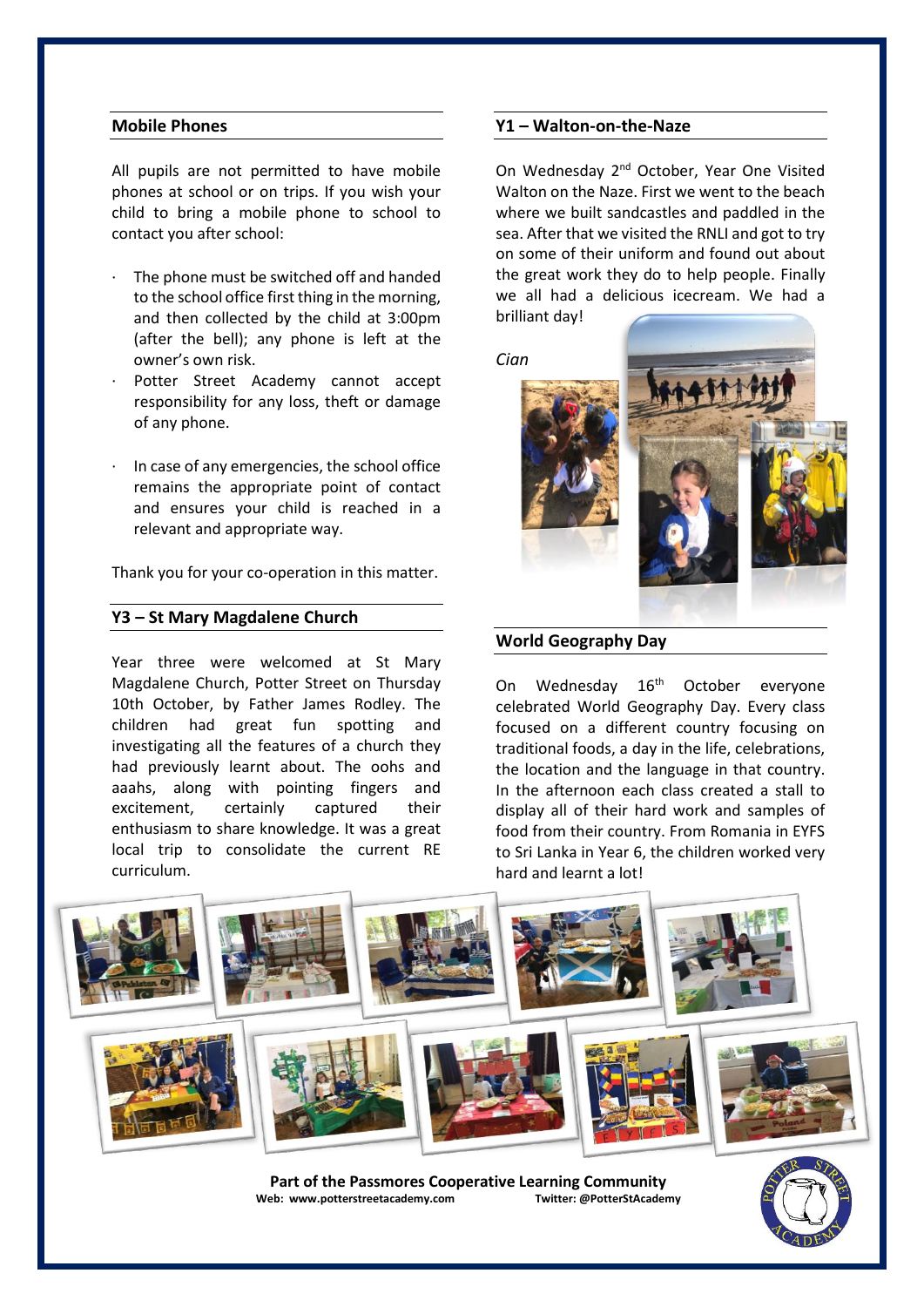#### **Sports for Champions**

Sports for Champions are visting our school on 3rd December 2019. Children will be taking part in a sponsored fitness circuit



Champions

with an elite athlete. Sponsorship forms and parent letters will be sent to you after the half term giving you more details of the event. Please support this in order to raise much needed funds for the school.



#### **Aldi Kit for Schools**

A big thank you to all our parents and children and

also the local community for bringing in their Aldi stickers – we are very close to completing the second poster!!

#### **Lost Property**

Our lost property is kept by the main office. Please remember to check the lost property before the end of term. Any items that are not claimed will be disposed off.

Please remember to label your children's clothing.

#### **Attendance**



Well done to Hodgkin Class who achieved the best overall attendance for this half term with 98.5%.

#### **Secondary School Applications for Sept 2020 – Reminder for Year 6 Parents**

As you may be aware, the statutory closing date for applications from parents of Year 6 children (for a secondary school place in Year 7 from September 2020) is **31st October 2019**. Applications can be made via the website [www.essex.gov.uk/admissions](http://www.essex.gov.uk/admissions)

#### **Basketball**

Well done to our two Potter Street basketball teams who participated in the basketball tournament! One team came second in their group and the other team came first in their group! Our Potter Street team who came 1st in their group will be moving on to the next round of finals this week! The team won all four of their matches in their group. Miss Stoneman and all of PSA are proud of all of the children who represented our school with superb teamwork! All of the children had a lot of fun and were buzzing after an exciting afternoon of basketball!





#### **EYFS – Town Park**

On Tuesday 15th October David Attenborough Class visited Harlow Town Park. All children had the opportunity to "purchase" a bus ticket from our bus driver Mr Brown who then gave them their return ticket. Once we arrived at the town park the children eagerly began their adventure around the park developing their gross motor skills. Children enjoyed looking for signs of Autumn and collecting different coloured leaves and conkers. It was a fantastic morning for all the children, who were exceptionally well behaved and we were proud to be able to take them on their first school trip.

**Part of the Passmores Cooperative Learning Community**<br>eb: www.potterstreetacademy.com Iwitter: @PotterStAcademy **Web: www.potterstreetacademy.com** 

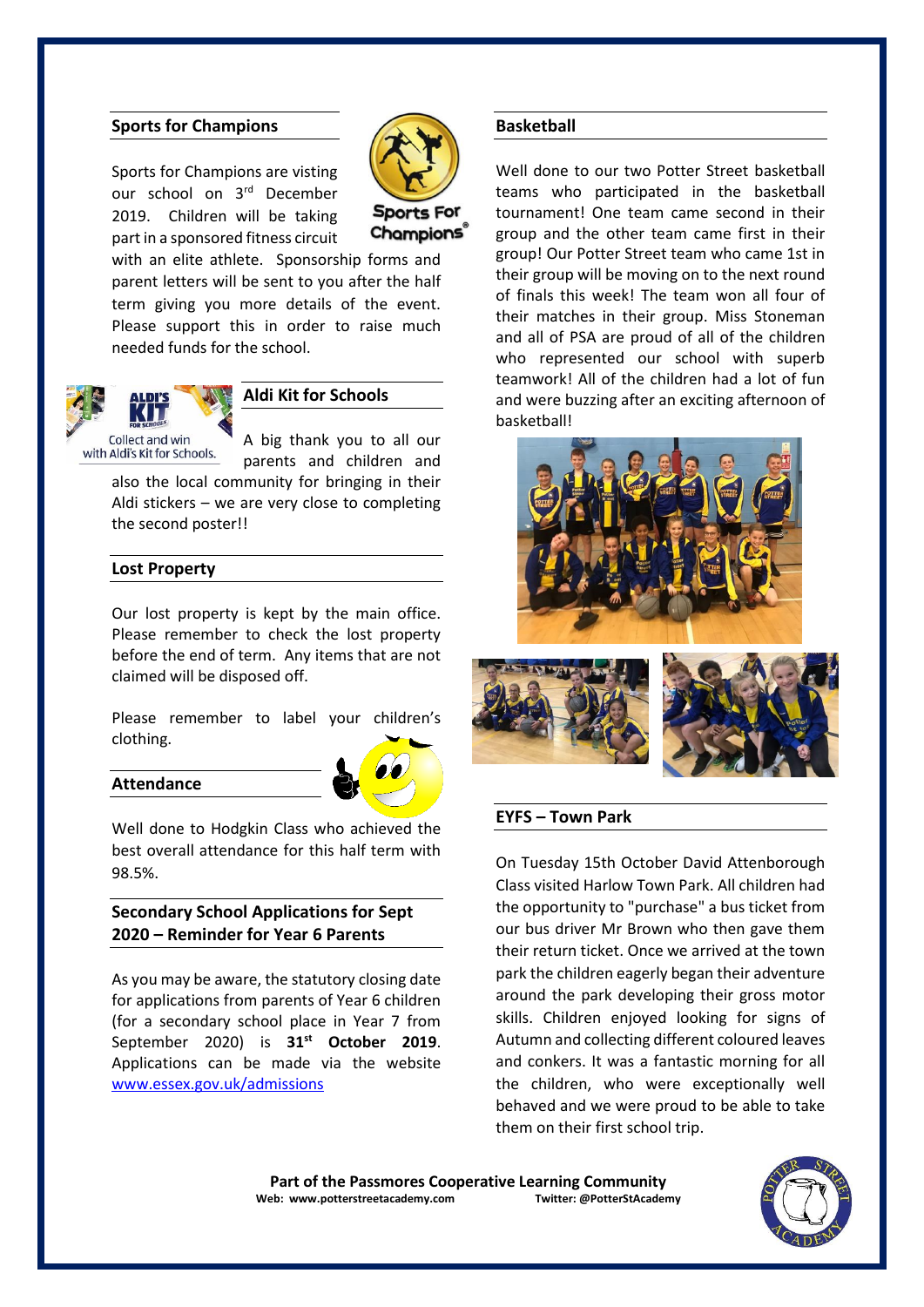#### **Rock Steady**

Rock Steady is here! We are very excited to be offering all children at our school the opportunity to play an array of electric instruments. All children took park in a workshop on Friday 11th of October where children experienced how it felt to be part of a band and play some of the instruments. We are pleased that so many children have signed up and are now taking part in instrument lessons, if you would like your child to learn an electric instrument then there are a few spaces left!! Please follow this link to book your child a space!

[www.rocksteadymusicschool.com](http://www.rocksteadymusicschool.com/)

#### **Dodgeball**

Well done to our two Potter Street teams who participated in dodgeball this term!! All of the children had a lot of fun dodging and throwing the ball at high speeds. One of the teams even came second in their group!



#### **School App**

We would just like to remind parents to download the new version of our school APP. If you are still using the original APP you will still be able to access old information but you will not receive any updates or messages sent out from the school.

To download the APP please go to google play or the APP store, down load Piota Schools and select Potter Street.



We have settled into our roles in the School Council this term. We are always looking for ways to improve the school and we have received lots of ideas from our friends in school. We appointed Jaimee as the Chair, Fatima as Vice Chair and Jesse as the Secretary. We are looking forward to our upcoming event, Children In Need on the  $16<sup>th</sup>$ of November, where we will be holding a cake sale to raise money. Donations of cakes would be appreciated.

#### **This Girl Can**

Four girls in Y5 and Y6 (Jaimee, Gracie, Millie and Katie) went to the This Girl Can Event where they were able to try out and participate in a variety of sports such as Hip-Hop dancing, martial arts and trampolining. The four girls were recognized by other schools for their outstanding behaviour and sportsmanship during the event. Well done girls!

### **We wish you all a Happy Half Term!!**

Part of the Passmores Cooperative Learning Community<br>eb: www.potterstreetacademy.com **Twitter:** @PotterStAcademy **Web: www.potterstreetacademy.com**